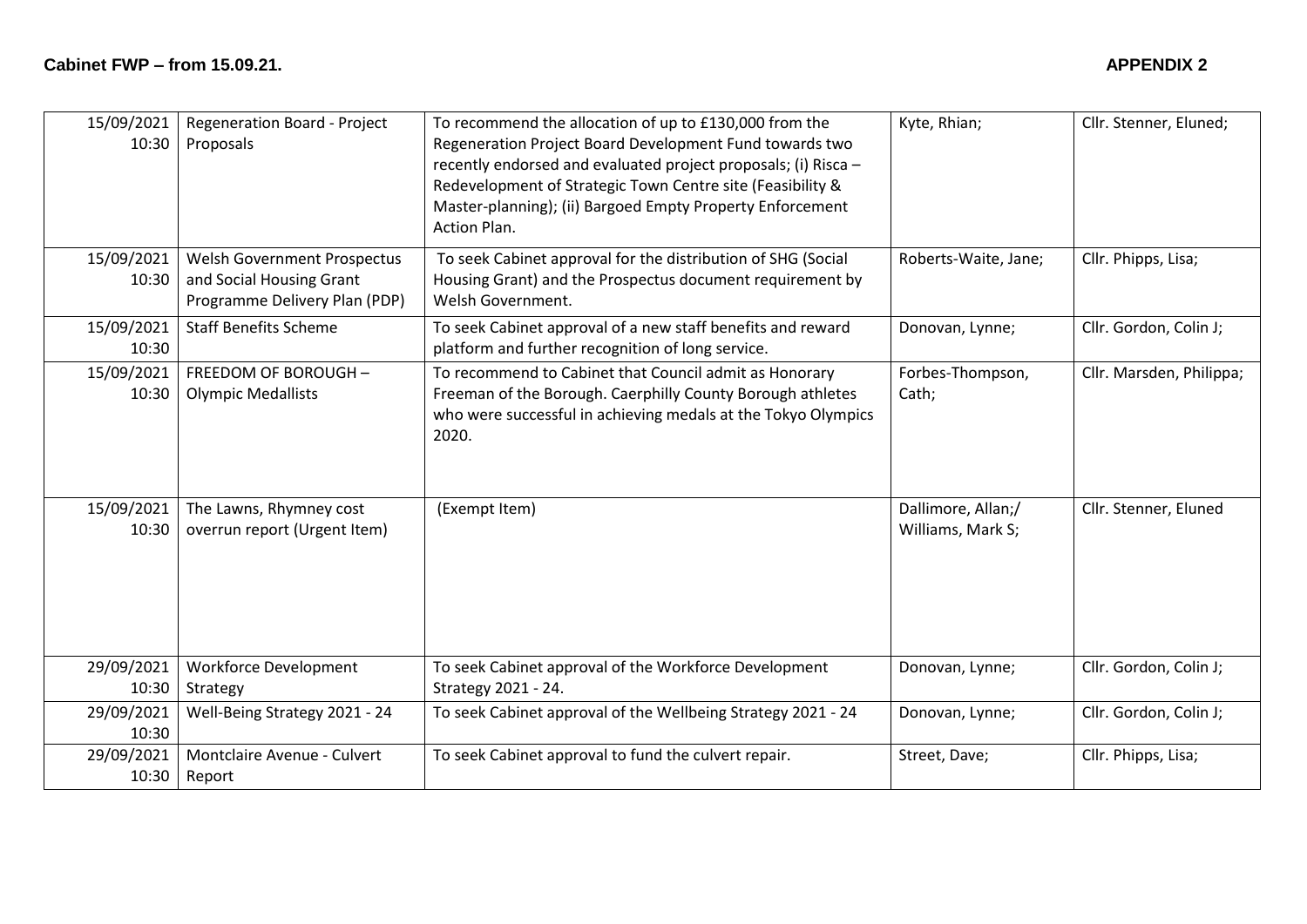| 29/09/2021<br>10:30 | Car parking at Twyn Car Park and<br>Blackwood High Street Car Park     | To consider proposals to manage the interface between<br>business/visitor parking at Twyn Car Park, Caerphilly and<br>Blackwood High Street.                                                                               | Williams, Mark S;                 | Cllr. Pritchard, James; |
|---------------------|------------------------------------------------------------------------|----------------------------------------------------------------------------------------------------------------------------------------------------------------------------------------------------------------------------|-----------------------------------|-------------------------|
| 29/09/2021<br>10:30 | Supplementary report -<br>Managing Service Risk at Alert<br>Level Zero | To update Cabinet with a further report detailing proposals for<br>the re-opening of key buildings                                                                                                                         | Edmunds, Richard (Ed);            | Cllr. Gordon, Colin J;  |
| 13/10/2021<br>10:30 | 21st Century Schools - Band B<br>Programme Update                      | To provide Cabinet with an update on the progress of the 21st<br>Century Schools Band B programme.- Phase 1 & 2.                                                                                                           | West, Andrea;<br>Richards, Sue;   | Cllr. Whiting, Ross;    |
| 13/10/2021<br>10:30 | <b>Streetlighting Update</b>                                           | To provide Cabinet with an interim update on the monitoring of<br>the street lighting carbon reduction initiative outcomes.                                                                                                | Lloyd, Marcus;                    | Cllr. Pritchard, James; |
| 13/10/2021<br>10:30 | <b>New Respite Facilities</b>                                          | To seek Cabinet approval to build two state of the art respite<br>facilities, one for adults and one for children in order to replace<br>existing facilities.                                                              | Jenkins, Gareth; Street,<br>Dave; | Cllr. Cook, Shayne;     |
| 27/10/2021<br>10:30 | Corporate Performance<br>Assessments (CPA's)                           | To provide Cabinet with information and detailed analysis of<br>performance for the period 01/04/20 to 31/03/21 and forms<br>part of the Council's self-assessment activity.                                               | Richards, Sue;                    | Cllr. Stenner, Eluned;  |
| 27/10/2021<br>10:30 | <b>Local Housing Strategy</b>                                          | To seek Cabinet approval for the acquisition of the former<br>Oakdale School site from the General Fund to the HRA and the<br>development of the site by Willmott Dixon on behalf of<br>Caerphilly Homes.                  | Roberts-Waite, Jane;              | Cllr. Phipps, Lisa;     |
| 27/10/2021<br>10:30 | <b>Oakdale Housing Development</b>                                     | For Cabinet to consider the development options presented by<br>Willmott Dixon on behalf of Caerphilly Homes, on the basis of<br>need and viability with regard to the site of the former Oakdale<br>Comprehensive School. | Roberts-Waite, Jane;              | Cllr. Phipps, Lisa;     |